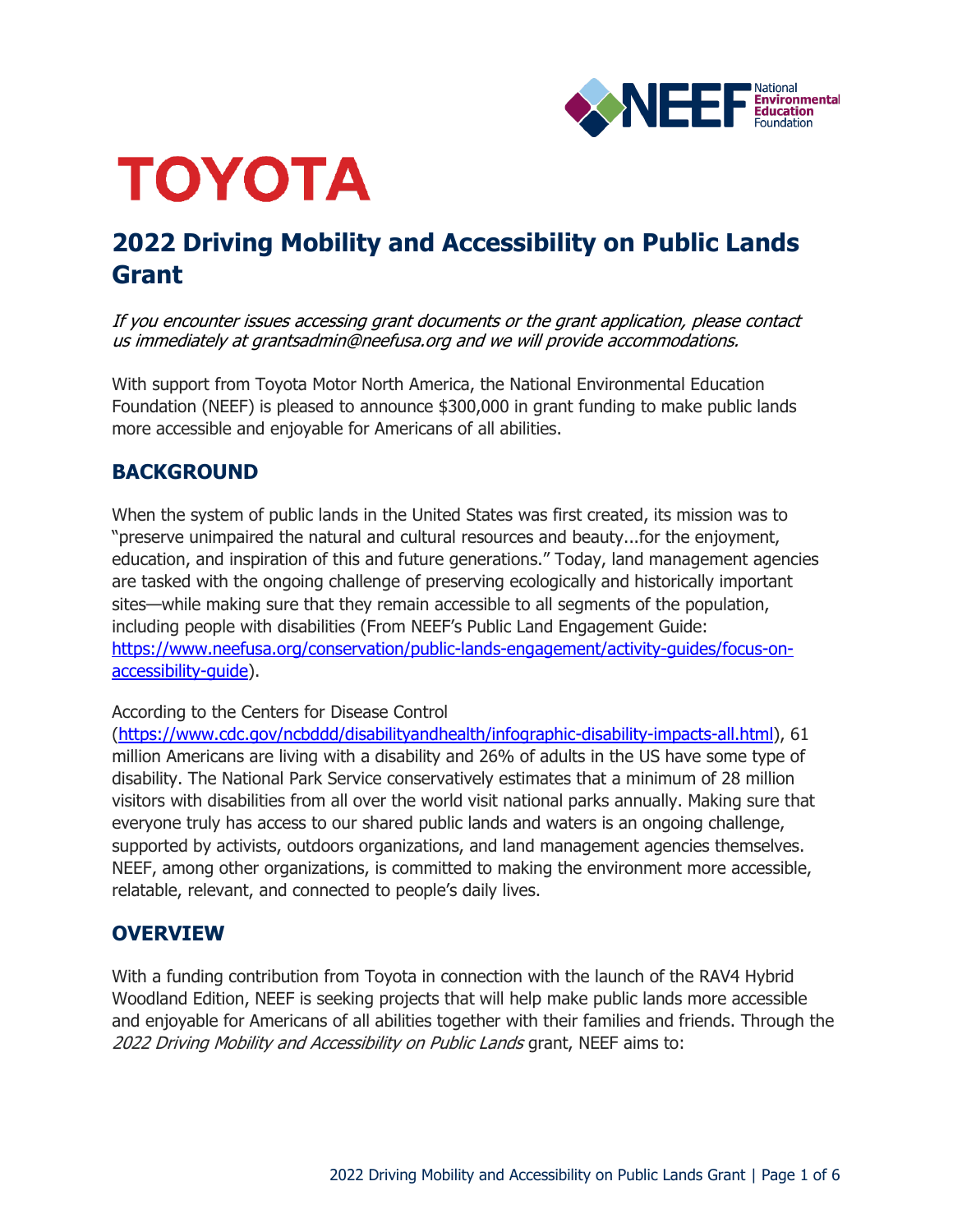

- **•** Increase the capacity of local organizations to address mobility and accessibility considerations on public lands and waterways; and
- **Improve the level of access, comfort, and enjoyment experienced by public lands visitors** of all abilities together with their families and friends.

# **Eligibility**

- Open to nonprofit  $501(c)(3)$  organizations, state or federal government agencies, and federally recognized tribes and local governments.
	- $\circ$  Nonprofit 501(c)(3) organizations must provide a partnership letter from the public land site.
- Projects must take place in one of the following 14 states to be eligible for the grant:
	- o Alabama; Arizona; California; Georgia; Indiana; Kentucky; Michigan; Mississippi; Missouri; Nevada; North Carolina; Tennessee; Texas; West Virginia.
- Must have been in existence for at least two (2) years.
- Private, for-profit firms and individuals **are not eligible** to apply.
- Grant funding **may not be used** to support political advocacy, fundraising, lobbying, litigation, terrorist activities, or Foreign Corrupt Practices Act violations.
- Must meet the funding criteria (see below).

# **Award Timeline**

- Application open: June 6, 2022
- Application deadline: July 8, 2022
- Awards made: September 2022
- Period of performance: October 2022 October 2023
- Reporting deadlines:
	- $\circ$  Interim Report April 2023
	- o Final Report November 2023

# **Application Criteria**

- Applicants can request up to \$20,000 for mobility and accessibility projects that will be completed in 12 months.
- Describe how requested funds will support projects that address mobility and accessibility on public lands\*, including:
	- $\circ$  Assessment of physical space accessibility barriers and/or barriers to access accessibility information (on-site or digital);
	- $\circ$  Physical improvement projects that remove accessibility barriers;
	- $\circ$  Improvements to accessibility information provided on-site or through websites; and
	- $\circ$  Design or implementation of assistive technology that will enhance mobility and accessibility on the public lands site, for example the Action Track Chair (all terrain hiking mobility device) or the EZ Launch (a universally accessible kayak launch).
- Describe how people with disabilities will be included in project planning.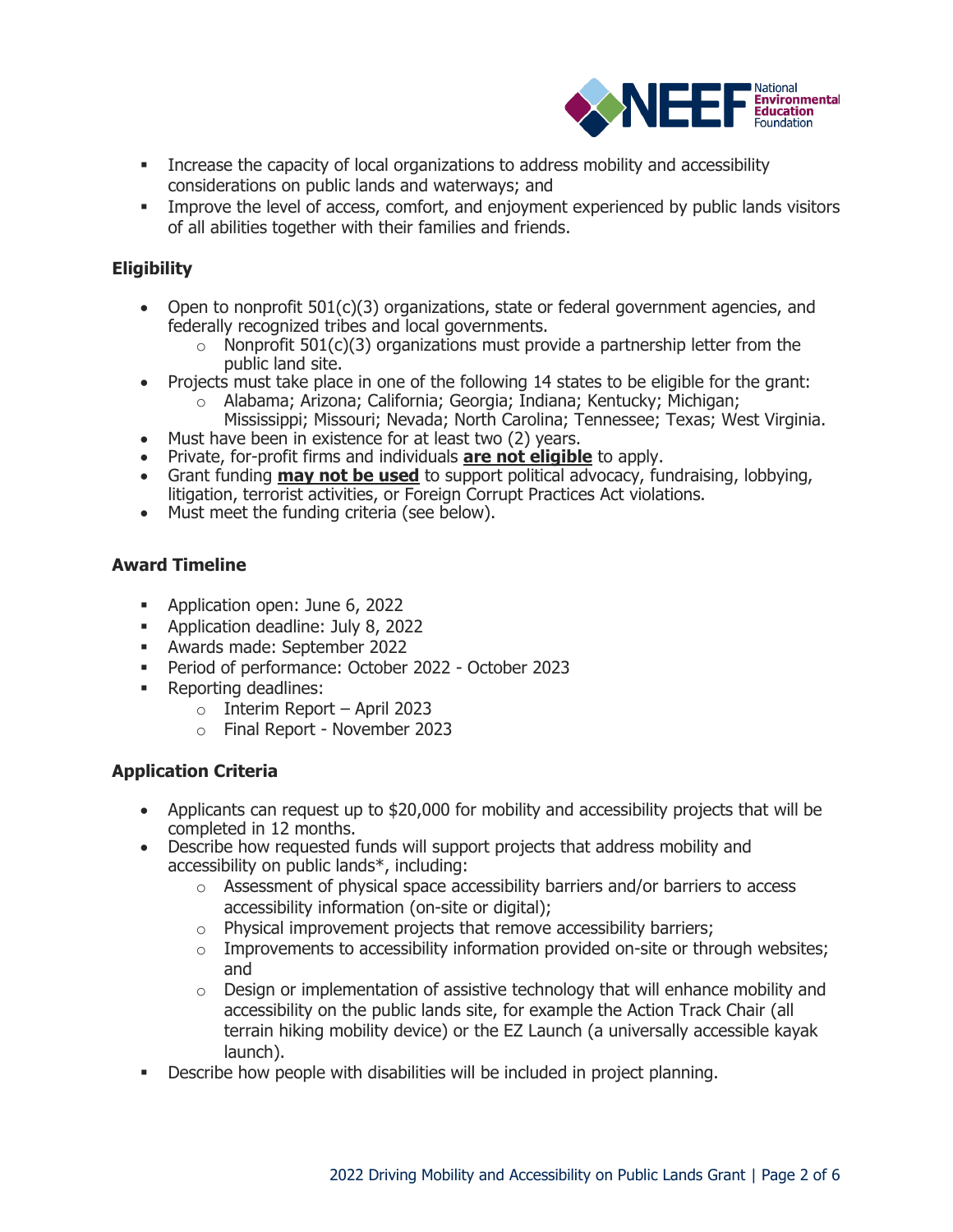

- **•** Applicants should use Inclusive Universal Design (definition below) in design and implementation of accessibility improvements and describe how the project goes above and beyond the minimum design guidelines of the Americans with Disabilities Act.
- Provide a detailed timeline of when programming/activities will take place during the grant year.
- Provide a detailed list of the project team including partners and accessibility experts/advocates who will be responsible for implementing grant activities.
	- $\circ$  Optional: provide a Project Team Letter(s) of Support from those listed under the project team section of the application who will be responsible for implementing grant activities. Letter should include the nature, structure, history, and/or current activities of your partnership, as well as accessibility knowledge and expertise the team member/organization will be providing to the project.
- **•** Provide a plan for how the project will be marketed to the community and specifically to individuals with disabilities, as well as service and advocacy organizations that serve people with disabilities (for example, through outreach or an event).
- Provide a plan for how activities/improvements will be maintained/sustained after the grant period has ended.

NOTE: Applicants will need to review and approve a disclaimer in the application related to inperson volunteer activities.

\*Public lands are any federal, state, local, county or regional land or waterway held in the public trust. Examples of public lands can include (but are not limited to) national forests, national parks and monuments, national wildlife refuges, and state/local lands that are accessible to the public, such as state parks and forests, community gardens, and urban green spaces. For this grant, NEEF's public land work is focused on lands that are **owned** by the public and/or supported by tax dollars, not just open for public use.

# **EXPECTATIONS IF FUNDED**

If selected, grantees must be able to collect and report on relevant key performance indicators (KPIs), including:

- Acres of land impacted by the project
- Miles of Trails Enhanced or Restored
- Miles of Waterways Enhanced or Restored
- Number of accessibility enhancements (sidewalks, ramps, boat launches, etc.)
- Number of accessibility programs created
- Number of participant events hosted
- Number of participants engaged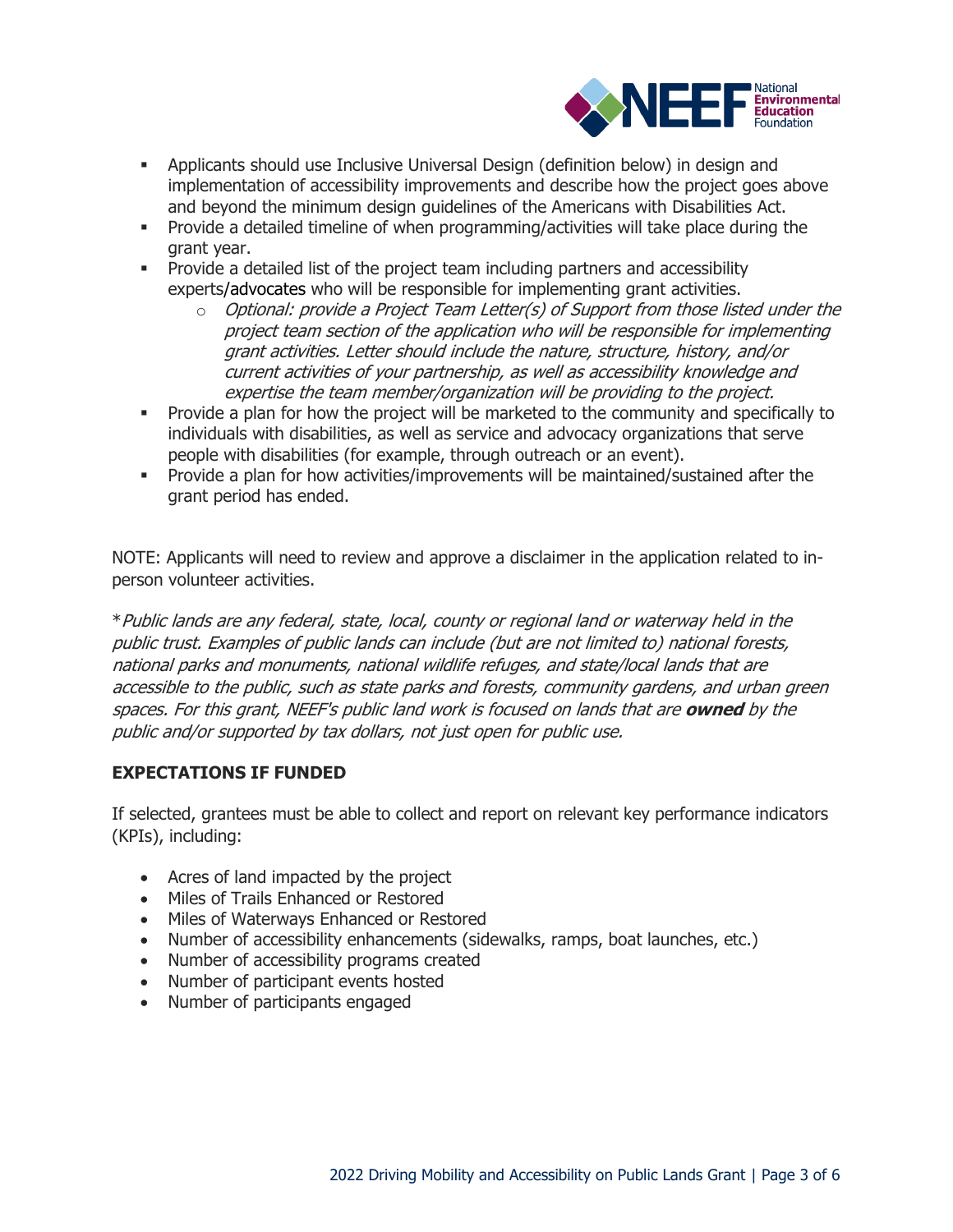

#### **Final Report Questions**

- What benefit did this project give to the community and specifically to individuals with disabilities and their families
- How were people with disabilities included in the project planning? Who were the key partners involved in the project?
- Why was this project important? What was the specific 'need' that this project addressed?

# **DEFINITIONS**

# **The Americans with Disabilities Act (ADA)**

The Americans with Disabilities Act or ADA is a civil rights law that prohibits discrimination based on disability. It affords similar protections against discrimination to Americans with disabilities as the Civil Rights Act of 1964, which made discrimination based on race, religion, sex, national origin, and other characteristics illegal. In addition, unlike the Civil Rights Act, the ADA also requires covered employers to provide reasonable accommodations to employees with disabilities and imposes accessibility requirements on public accommodations. Anyone who has pushed a stroller or pulled a suitcase has benefited from the ramps required by the ADA. Learn more about the ADA and find additional resources at [ADA.gov.](https://www.ada.gov/)

# **Inclusive Universal Design**

In addition to the legal requirements (ADA compliance), public lands sites of all types and sizes can embrace and incorporate accessible and inclusive universal design principles when developing facilities and programs.

The most common definition of universal design comes from Ron Mace (1985): "The design of products and environments to be usable by all people, to the greatest extent possible, without the need for adaptation or specialized design." The focus is on design that allows for human diversity, social inclusion, and equality for all who might come to the public land. This takes some dialogue with individuals of varying abilities to be sure that designs meet the needs of all who would use the park, its facilities, and programs. Universally designed sites and facilities that are accessible and inclusive provide equal opportunity not only for persons with disabilities, but also a parent pushing a stroller, a child using crutches, or a person who has arthritis. Inclusive universal designs makes our public lands accessible to people of all abilities together with family and friends!

# **Digital Information**

Public lands agencies and non-profits that are responsible for managing public lands should ensure that online and print content is reviewed for accessibility—the same way that trails, sidewalks, and ramps are reviewed. This review should look at things like including alternative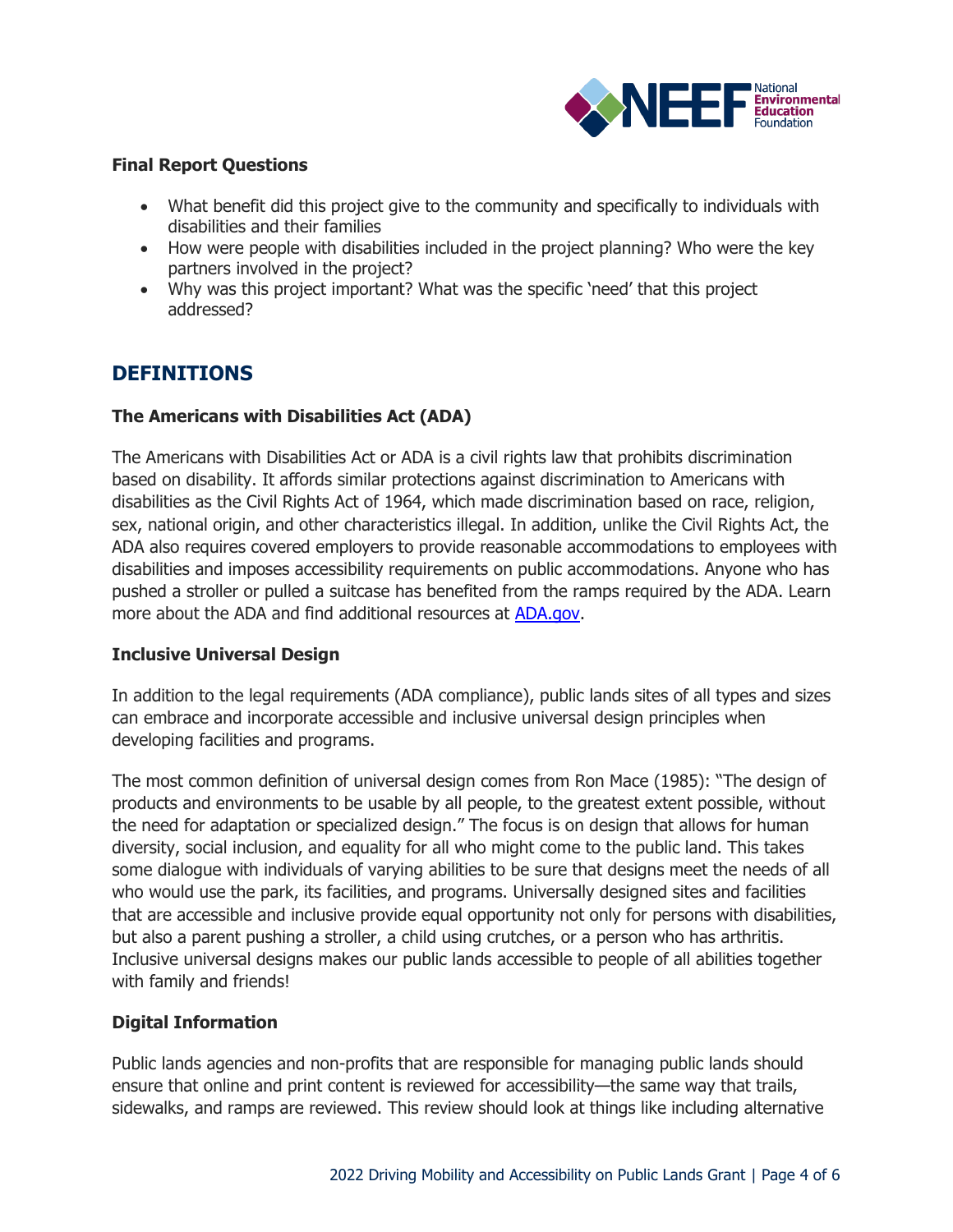

text, captions, transcripts, and color contrasts that work for everyone. Using these components can help make content accessible to people with a wide range of abilities, disabilities, ethnic backgrounds, language skills, and learning styles.

Poorly designed websites and printed materials can create unnecessary barriers for people with disabilities, just as poorly designed buildings prevent some people with disabilities from entering. Access problems often occur because website designers mistakenly assume that everyone sees and accesses a webpage in the same way. This oversight can frustrate assistive technologies and their users. Accessible website design recognizes these differences and does not require people to see, hear, or use a standard mouse to access the information and services provided.

▪ Resource:<https://www.ada.gov/pcatoolkit/chap5toolkit.htm>

# **People First Language**

People-first language is used to communicate appropriately and respectfully with and about an individual with a disability. People-first language emphasizes the person first, not the disability. For example, when referring to a person with a disability, refer to the person first, by using phrases such as, "a person who …", "a person with …" or, "person who has …"

▪ Resource: [https://www.cdc.gov/ncbddd/disabilityandhealth/materials/factsheets/fs](https://www.cdc.gov/ncbddd/disabilityandhealth/materials/factsheets/fs-communicating-with-people.html)[communicating-with-people.html](https://www.cdc.gov/ncbddd/disabilityandhealth/materials/factsheets/fs-communicating-with-people.html)

# **RESOURCES**

Inclusive Universally Accessible and ADA Compliant Water Trail Launch Site Features [\(https://www.neefusa.org/sites/default/files/assets/grants/2021/REVISED\\_Inclusive%20Univers](https://www.neefusa.org/sites/default/files/assets/grants/2021/REVISED_Inclusive%20Universal%20Access%20ADA%20Launch%20Site%20Features%20Formatted.pdf) [al%20Access%20ADA%20Launch%20Site%20Features%20Formatted.pdf\)](https://www.neefusa.org/sites/default/files/assets/grants/2021/REVISED_Inclusive%20Universal%20Access%20ADA%20Launch%20Site%20Features%20Formatted.pdf)

Inclusive Universally Accessible Recreation Design Elements [\(https://www.neefusa.org/sites/default/files/assets/grants/2021/REVISED\\_Inclusive%20Univers](https://www.neefusa.org/sites/default/files/assets/grants/2021/REVISED_Inclusive%20Universally%20Accessible%20Recreation%20Design%20Elements%20Formatted.pdf) [ally%20Accessible%20Recreation%20Design%20Elements%20Formatted.pdf\)](https://www.neefusa.org/sites/default/files/assets/grants/2021/REVISED_Inclusive%20Universally%20Accessible%20Recreation%20Design%20Elements%20Formatted.pdf)

Following are examples of public land sites who have executed mobility and accessibility projects:

- **•** Friends of Sleeping Bear Dunes: <https://friendsofsleepingbear.org/programs/accessibility/> (Assessment, information, assistive technology)
- Watertown Riverfront Park and Braille Trail: [https://nextcity.org/daily/entry/boston-park](https://nextcity.org/daily/entry/boston-park-braille-trail-multisensory-experience-for-all)[braille-trail-multisensory-experience-for-all](https://nextcity.org/daily/entry/boston-park-braille-trail-multisensory-experience-for-all) (Physical space, assistive technology)